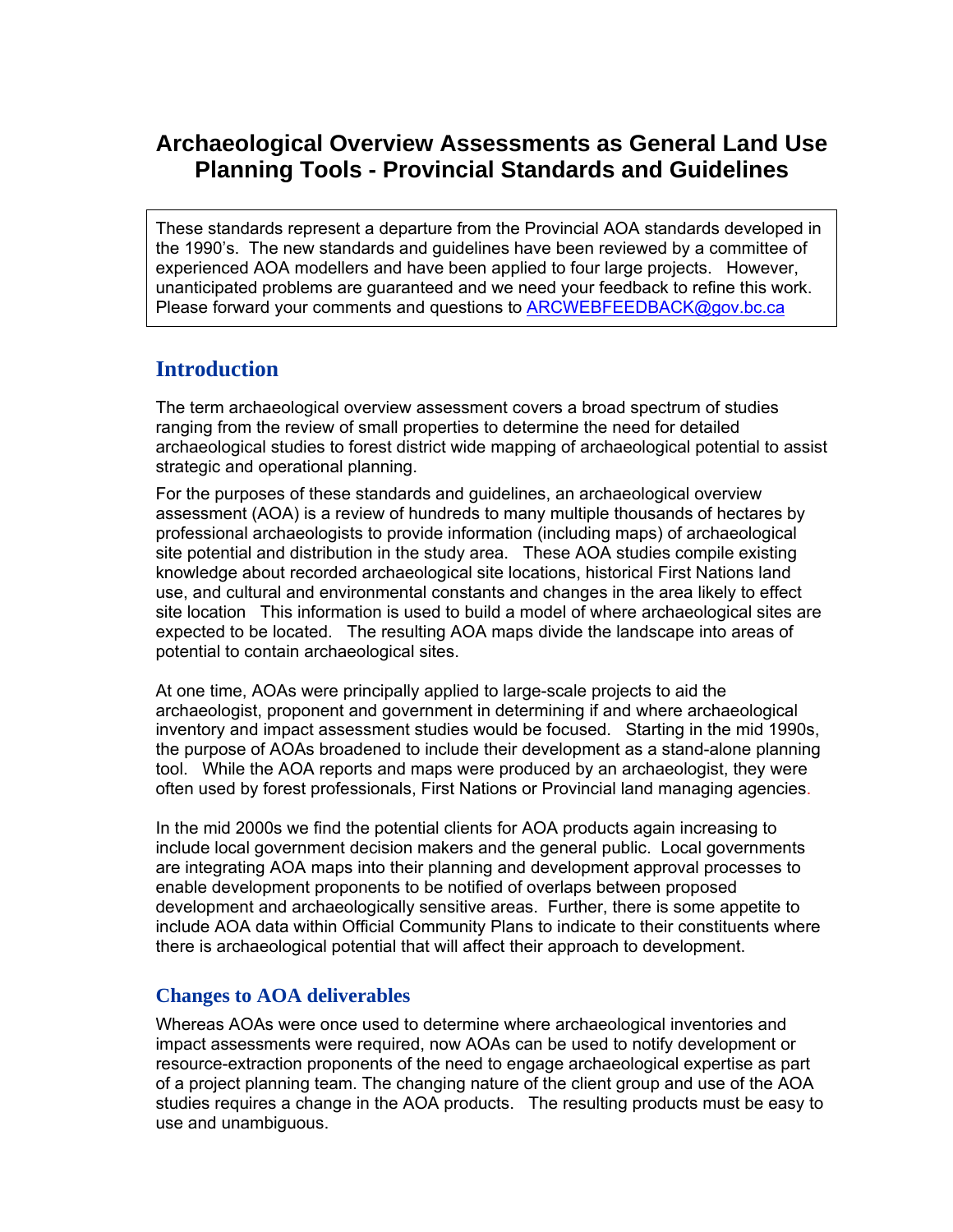AOA data must be compatible with the Remote Access to Archaeological Data (RAAD) application. RAAD allows approved users to view archaeological sites and overview assessment mapping. This application is a primary source of archaeological information for a number of land and resource management groups and many archaeological consultants.

The final product requirement resulting from the use of AOAs as a general planning tool is a mechanism to track field observations. Many observations that compare the actual field results to the predictions of the AOA study take place outside the permitting process. These observed results form part of the basis for meaningful AOA improvements. Including this information within an AOA revision will be simplified if the core of observed information is recorded in a standardized format and stored in a central repository.

# **Effective and Efficient AOA Models**

As an approach to address the ambiguous nature of many AOA products, these standards define thresholds of effectiveness and efficiency when testing the accuracy of potential mapping.

Effectiveness is measured as the ability for the model to capture a substantial number of known archaeological sites. Efficiency can be defined by the amount of land the model requires to capture these known sites.

Finally, linked to these concepts of effectiveness and efficiency, is a requirement to produce a map layer that has no gradation in potential or relative ranking. This map layer will indicate either where archaeological expertise needs to be employed or where no further archaeological work is required.

# **Methodological Approaches**

Two main approaches to developing an archaeological overview assessment are commonly employed. The choice of approaches is usually dependent on the size of the subject area to be investigated.

For areas less than 10,000 ha in size, AOA maps have been developed through professional judgement wherein the archaeologist has researched the First Nations land use patterns, past environmental history and known site locations. Through a map review and field observations, the archaeologist is able to manually identify areas likely to contain archaeological sites. The success of this approach depends on the complexity of past land use as well as the intricacy of the landscape, although it should be noted that areas as large as landscape units (≤100,000 ha.) have been accurately modelled by archaeologists with considerable regional expertise.

For larger areas, after completion of background research, it is much more common for archaeologists to employ GIS analysis of known site locations to determine environmental attributes that correlate with site areas. Maps are then produced identifying similar areas on the landscape as having the potential to contain sites. This approach always incorporates a degree of professional judgement as well, to identify resources that cannot be modelled accurately with GIS.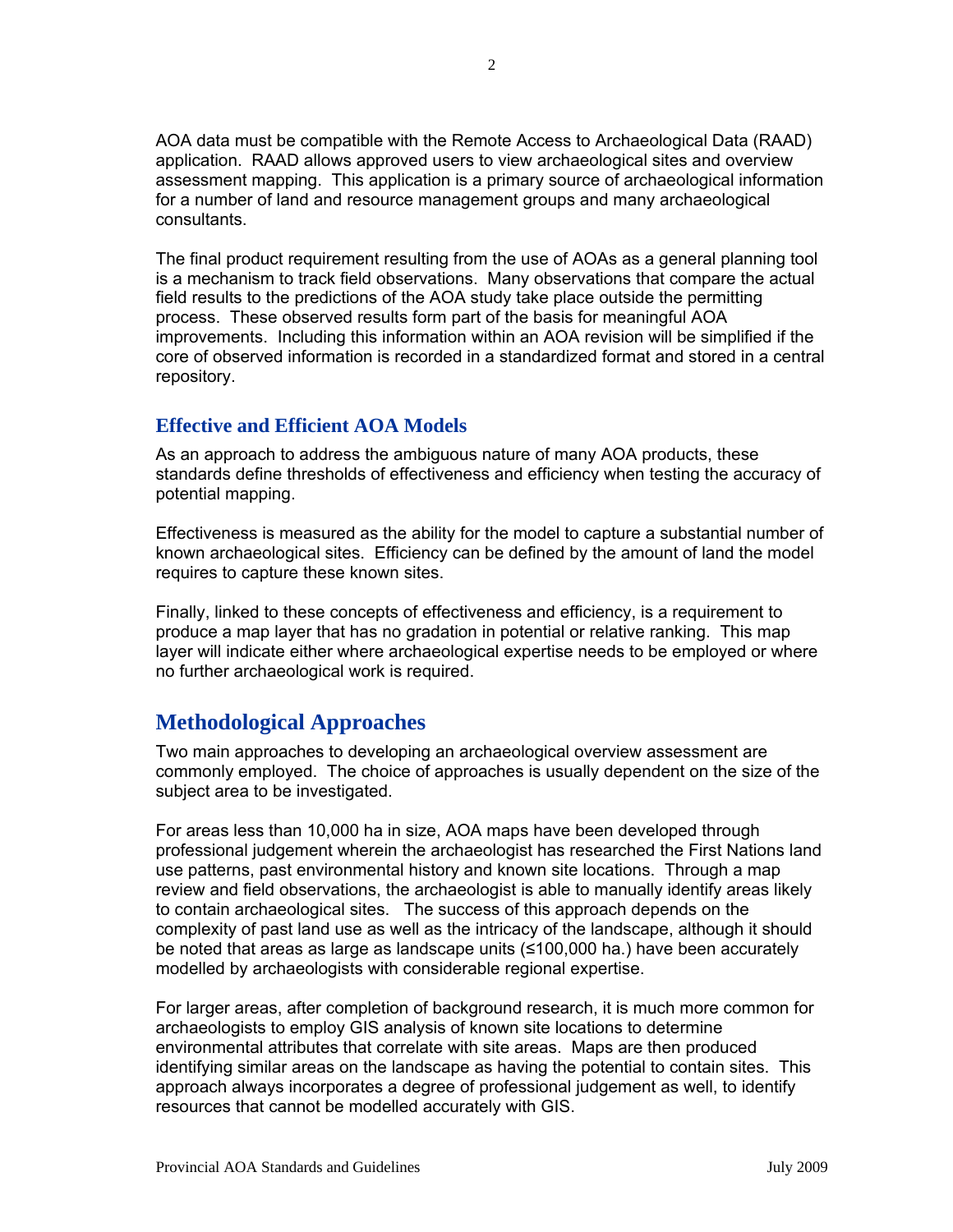Table 1. Comparison of AOA mapping developed through professional judgement and GIS supported studies

| <b>Professional Judgement</b>                                                    | <b>GIS Supported</b>                                                                                  |
|----------------------------------------------------------------------------------|-------------------------------------------------------------------------------------------------------|
| Appropriate for smaller study areas                                              | Cost-effective for large study areas                                                                  |
| Less expensive per ha                                                            | Modeling requires digital environmental<br>$\bullet$<br>information at appropriate scale              |
| More difficult to revise manually-derived<br>maps to incorporate new information | Accuracy depends on statistically valid site<br>samples                                               |
| Subjective, based on qualitative criteria                                        | Requires detailed review to eliminate<br>"nonsensical" polygons                                       |
|                                                                                  | Based on objective, quantitative criteria<br>$\bullet$<br>often combined with subjective modification |

Regardless of the approach employed, an overview study to be used as a general planning document should entail:

- o Documentary Research
- o Direct Consultation
- o Preliminary Field Reconnaissance
- $\circ$  Deliverables including a statement of archaeological resource potential and distribution in the study area plus a summary report (see [Appendix A\)](http://www.tsa.gov.bc.ca/archaeology/docs/impact_assessment_guidelines/appendix_A_part1.htm):;

## **Documentary Research**

This aspect of the overview study should involve a thorough review of library and archival literature as well as other relevant data sources. The research should include, but need not be limited to:

- o a check of extant records including the B.C. Archaeological Site Inventory, legal land survey records, and other pertinent records and inventory files;
- $\circ$  a review of all previous archaeological investigations in the study area or in immediately adjacent areas;
- o a review of relevant information from published and unpublished sources, such as local and regional history, prehistory and ethnography;
- $\circ$  a review of relevant paleoecological studies to assess past environmental conditions that may have influenced cultural adaptations; and
- $\circ$  examination and interpretation of aerial photographs and geomorphological and pedological information as an aid for assessing the potential for past human habitation.

## **Direct Consultation**

Individuals and organizations with knowledge of archaeological resources in the study area should be contacted where appropriate. The objective is to compile information concerning the location, distribution and significance of reported archaeological sites. Interviews should be designed to elicit information which may facilitate reconstructing or confirming ethnographic and historic patterns of settlement, land use and subsistence. First Nations must be contacted to determine if they have information they wish to contribute to the AOA. Among others who may be consulted are local museums and specialists having local or regional expertise in the area. Specialists may include archaeologists, historians and ethnohistorians, among others.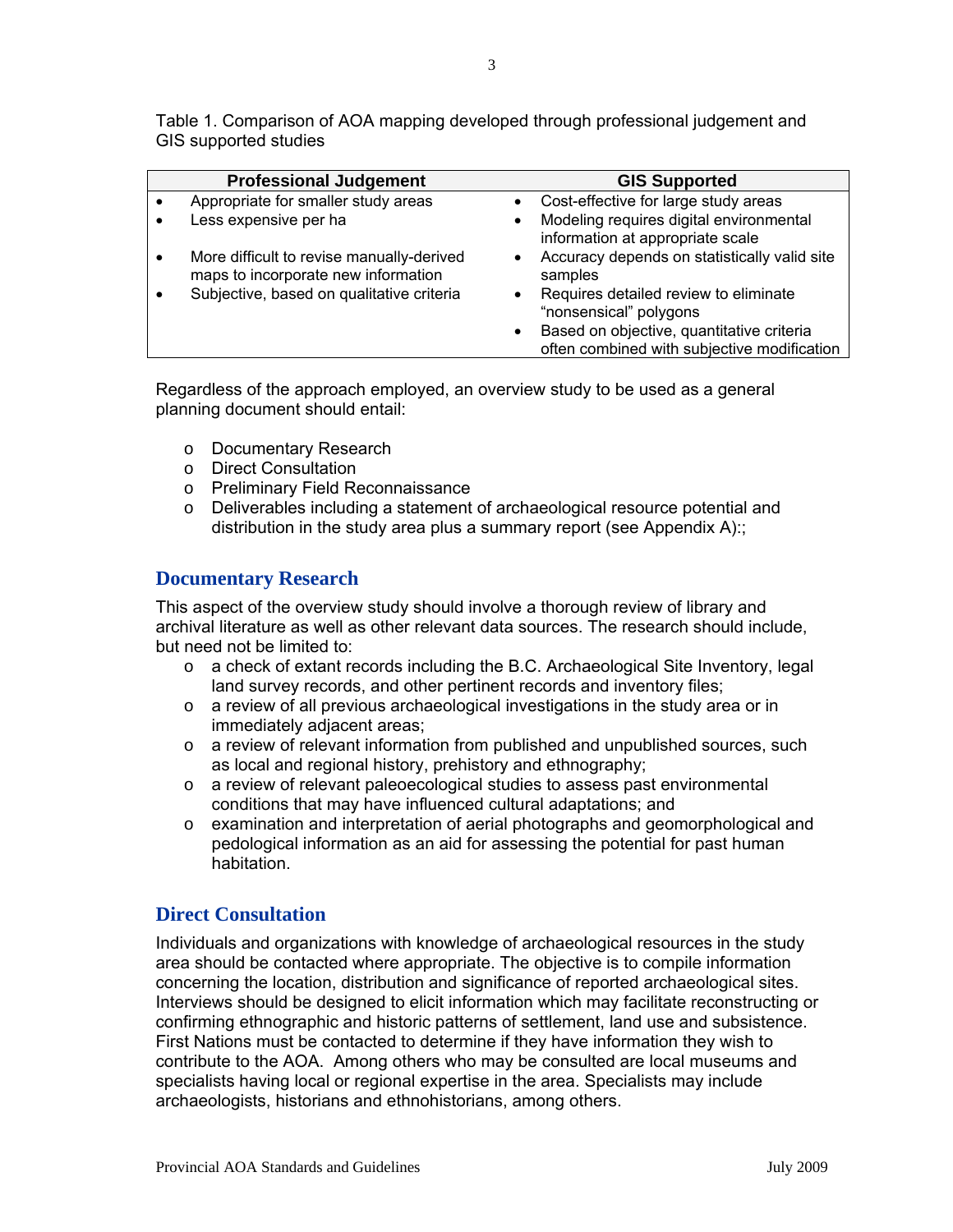Consultation, collaboration and sustained involvement with appropriate representatives from local First Nations is important to the development, acceptance and implementation of an archaeological overview assessment study. First Nations should be informed of the scope and intent of the study, consulted concerning information related to the study area and, where possible, offered the opportunity to participate in archaeological studies. First Nations participation can provide:

- unique environmental and cultural perspectives;
- political, administrative and community support;
- critical information on site locations, environmental and logistical knowledge, interpretation of site
- function, and important oral history; and
- insight into the interpretation of site use over time by community members

# **Preliminary Field Reconnaissance**

The archaeological overview may require a preliminary field reconnaissance to make, field observations within the study area. If greater intensity is demanded, an archaeological inventory may use either systematic or judgemental site sampling techniques.

Reconnaissance survey should be undertaken in the event that historical, archaeological, ethnological, or other documentary sources necessary for assessing the archaeological resource potential of the study area are insufficient or unavailable.

The reconnaissance survey should be designed to assess the archaeological resource potential of the study area, and to identify the need and appropriate scope of further field studies. Although this may involve some ground reconnaissance, areal coverage will usually be quite small relative to the overall size of the study area. This preliminary survey will seldom provide sufficient data to ensure an adequate estimate of all archaeological sites in an area. However, information resulting from preliminary field reconnaissance should:

- $\circ$  confirm or refute the existence of archaeological sites reported or predicted from documentary research;
- $\circ$  allow further predictions to be made about the distribution, density and potential significance of archaeological sites within the study area;
- $\circ$  identify areas where sites are apparently absent, implying low or no potential;
- $\circ$  suggest the most appropriate survey methods or techniques to be used in an intensive field survey should such a survey be necessary.

By accomplishing these research objectives, the reconnaissance survey serves as a useful preliminary study for designing and subsequently implementing a more intensive site survey.

Techniques employed in reconnaissance survey will vary depending on such factors as terrain, vegetation, land use, ease of access, urbanization, the size of the project area, and the types of archaeological resources being sought. Where archaeological sites are anticipated, it may be necessary to undertake some subsurface testing to locate sites lacking surface evidence or to delineate sites boundaries.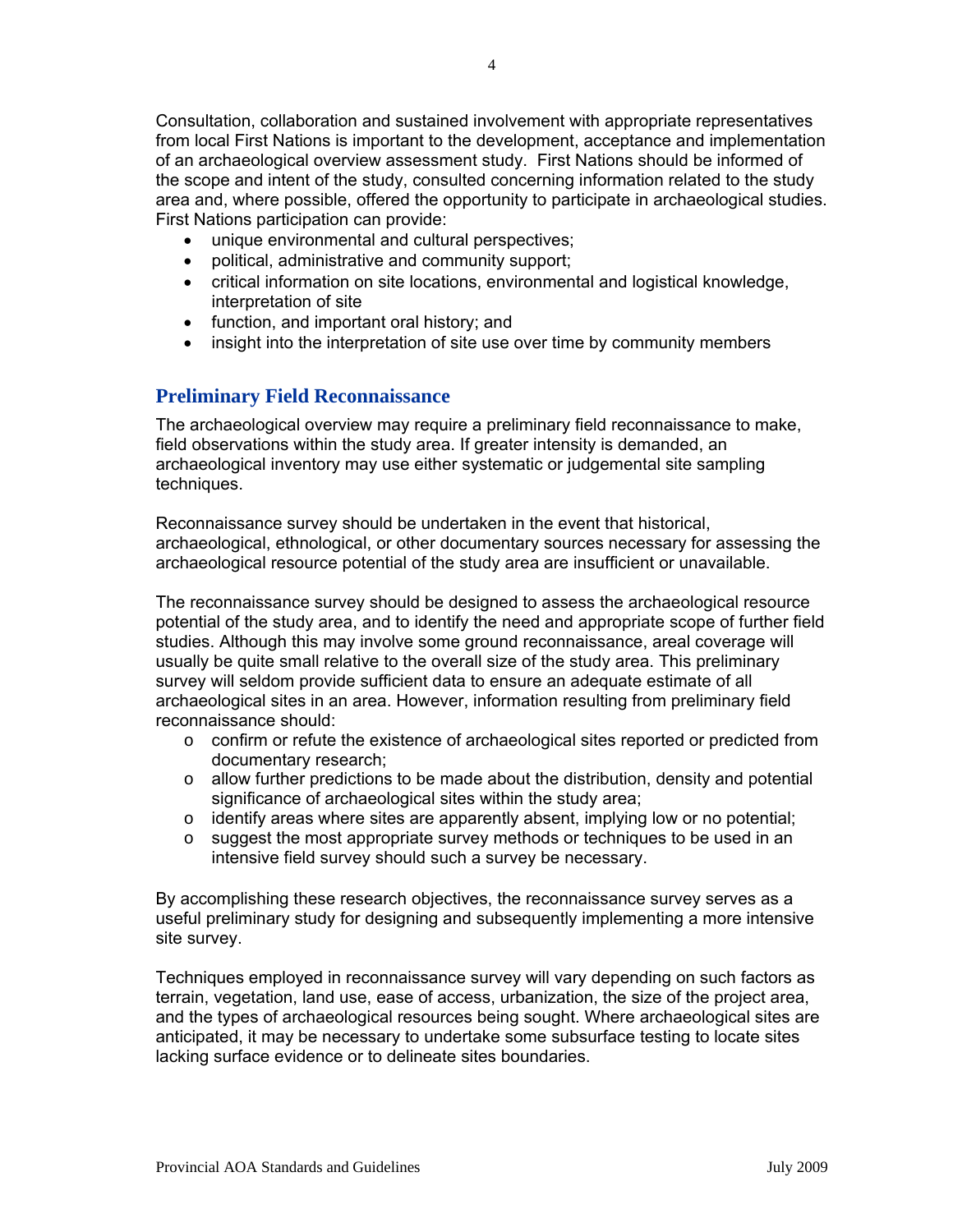# **Modelling and Mapping**

This section details required and recommended approaches to: Expected site types and modelling

Standards for modelling effectiveness and efficiency Spatial Data and Data limitations in Modelling

# **Expected Site Types**

The three main cultural regions are defined within BC are the **Coast**, the **Plateau**, and the **Subarctic**. Each region represents a major cultural/environmental adaptation and within each region there is significant local variation. The core site categories to be address in these regions are:

**Permanent habitation sites** (Coast, Plateau and where applicable in Subarctic Region) **Temporary habitation or Subsistence sites** (All regions**) Human remains** (Coast, Plateau and where applicable in Subarctic Region) **Fishing sites** (Coast, Plateau and where applicable in Subarctic Region**) Quarry sites** (All regions) **Rock Art sites** (Coast, Plateau and where applicable in Subarctic Region) **Trails** (All regions)

The descriptive site typology used in the Provincial Archaeological Site Inventory records will have to be assigned to these largely functional site categories. Although these categories should be modelled separately as part of analytical model development; the final product as submitted to the Archaeology Branch must include a combined coverage for all site categories (excepting CMTs).

Where the core site categories are not modelled because they are absent from the study area or the environmental correlates for the site category are too vague, these factors must be discussed in the final report. Other categories of sites may be added, as appropriate, providing they represent archaeological sites protected under the Heritage Conservation Act.

## **CMT sites**

CMT sites must be modelled separately. Only pre-1846 CMTs are modelled. The CMT layer must be submitted to the Archaeology Branch as a separate site type layer. Within some study areas, CMTs may not be present.

## **Model Effectiveness**

AOA models must capture at least 70% of known archaeological site locations within areas of archaeological potential to be accepted by the Province.

# **Model Efficiency**

Two levels of modelling success will be accepted by the Province, high efficiency models that capture 70% or more of the known archaeological sites in 10% of the land base of less and, moderate efficiency models that capture 70% or more of known archaeological sites in 10% to 14% - 20% of the land base. (70% site capture in 14% of land base = Kv. of .8, as does 100% site capture in 20% of the land base).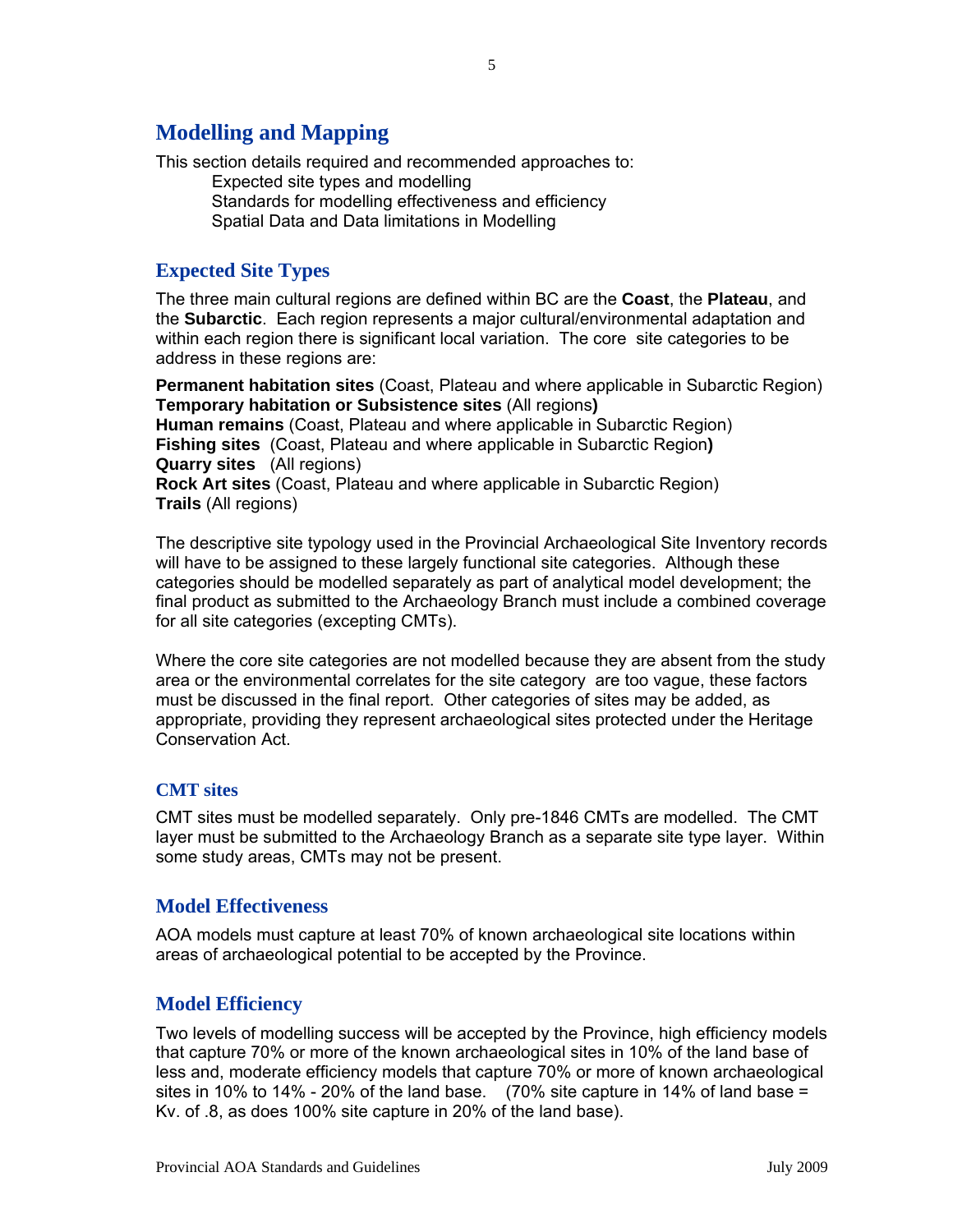Highly efficient AOA reports may, and moderately efficient AOA reports must, include recommendations for improving model efficiency. Recommendations may contain the need for focused archaeological inventory projects to further determine the distribution of archaeological sites or, where practical, development of more accurate environmental datasets used in the modelling process (e.g. laser altimetry (LIDAR)).

When calculating the Kvamme's Gain Statistic, a site is consider within a potential area polygon when it intersects a potential area polygon in any way. Further, arguments can be made to buffer the site polygons from 5 to 10 meters to compensate for inaccuracies in site location data and baseline spatial data such as TRIM.

### **Measuring Model Efficiency**

Measurement of efficiency will be done using **Kvamme's gain statistic** to estimate how far the model deviates from a random distribution or the model's level of improvement over chance. It will be used to provide a single measure of model performance that allows comparison of models predicting different percentages of sites and with different proportions of the land area classified as having archaeological potential.

Gain is calculated as **1 - [ %area / %known sites ]** (*Kvamme 1988*), where **percent area** is the percentage of the study with archaeological potential, and **percent sites** is the percentage of known sites of the type modeled actually found in the same area. A perfect model would include very little area in the archaeological site potential class, but would accurately predict 100 percent of sites. The gain statistic for that model would be very close to one. In a less effective model, that provided no improvement over chance alone, the gain statistic would be very close to zero.

The standards classify high efficiency models as having a Kvamme's Gain Statistic of 0.90 or greater. Moderately efficient models have a Kvamme's Gain of between 0.80 and 0.90.

# **Spatial Data and Data Limitations in Modelling**

The minimum base mapping requirement for modelling is TRIM, or TRIM II where available. Use of the most accurate base mapping available is strongly encouraged (see discussion below concerning the need for accurate digital elevation models). Other important regional spatial data sets include physical shorelines, sea level curves, forest cover, fishery data, geological distribution and trail networks.

After base mapping, the two most important components for successful modelling are correct known site locations and an accurate Digital Elevation Model (DEM).

## **The Need for Accurate Site Locations**

The ability to measure the strength of real associations between environmental variables and site location depends on the accuracy of site placement. Between 2001 and 2007, the Archaeology Branch reviewed all earlier records to replot site location and extent. However, these plots are only as accurate as the original record. Site records contain three fields describing the information used to plot site location and resulting accuracy. These fields are Spatial Accuracy, Accuracy Remarks and GIS History Source Notes.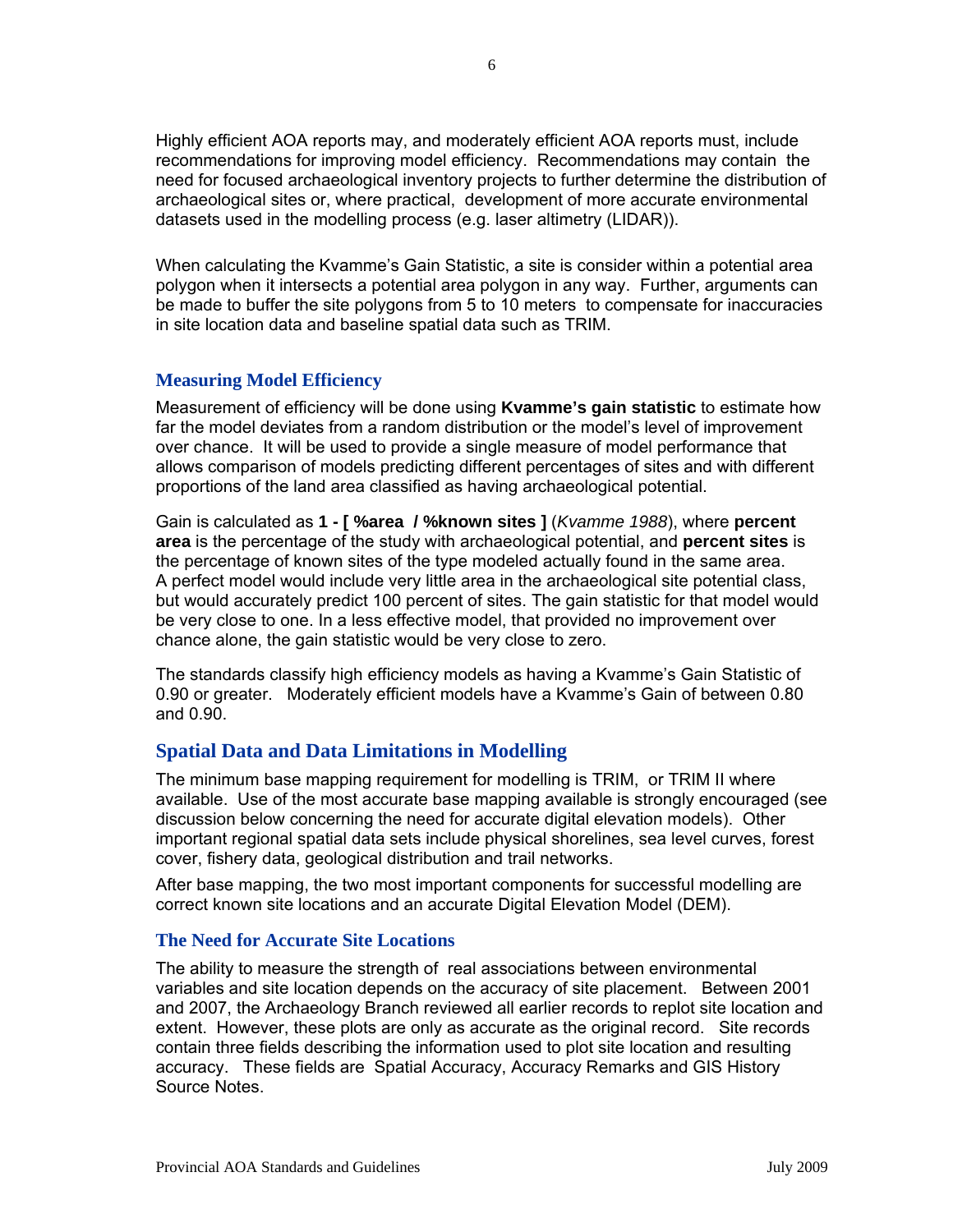Independent review of the Archaeology Branch results show that minor errors still exist that may affect modelling efforts.

Calculation of the Kvamme's Gain Statistic poses the question, when is a site considered within a potential area polygon? If a site polygon intersects a potential area polygon in any way, it is considered captured by the potential polygon. Further, arguments can be made to buffer the site polygons from 5 to 10 meters to compensate for inaccuracies in site location data and baseline spatial data such as TRIM.

### **Accuracy in calculating elevation**

One of the hardest modelling tasks is identifying the microtopographic features that are strongly associated with archaeological site location. The TRIM DEM is marginal when trying to recognize the small hummocks in relatively flat terrain or minor terraces in more mountainous areas.

The inclusion of LIDAR data is strongly recommended for archaeological potential modelling. Recent comparisons of TRIM DEM to LIDAR showed a LIDAR Kvamme Gain of .98 vs. a TRIM DEM Kvamme Gain of .6 in the Northeast for a test plot of approximately 500 sq. km.

# **Project Deliverables**

AOA project **deliverables** will include:

# **1. Corrected site location data**

As noted above, digital site locations may be reviewed and improved as a first step during the AOA process to more accurately reflect the original site record and create a more accurate dataset for model development These revised site locations should be submitted to the Archaeology Branch for inclusion in RAAD and the Heritage Resource Information Application [HRIA], providing they are in the format detailed below. The required information consists of a shape file containing the revised site locations with attached attributes for each site that discusses the accuracy and basis of the revision. All information will be reviewed by the Archaeology Branch prior to loading into the database.

# **Spatial Standards**

Spatial files must be in ESRI shape file format only and must include the .prj, .dbf, .shp, and .shx files. Shapefiles must be in the proper projection (see below) and their associated attributes must contain the fields listed below.

## **Projection**

All spatial data submitted to the Archaeological Inventory Section must be in the provincial standard Albers projection, and be accompanied by a .PRJ file which matches the following parameters. Other projections (e.g. UTMs) must be discussed with the Branch prior to submission.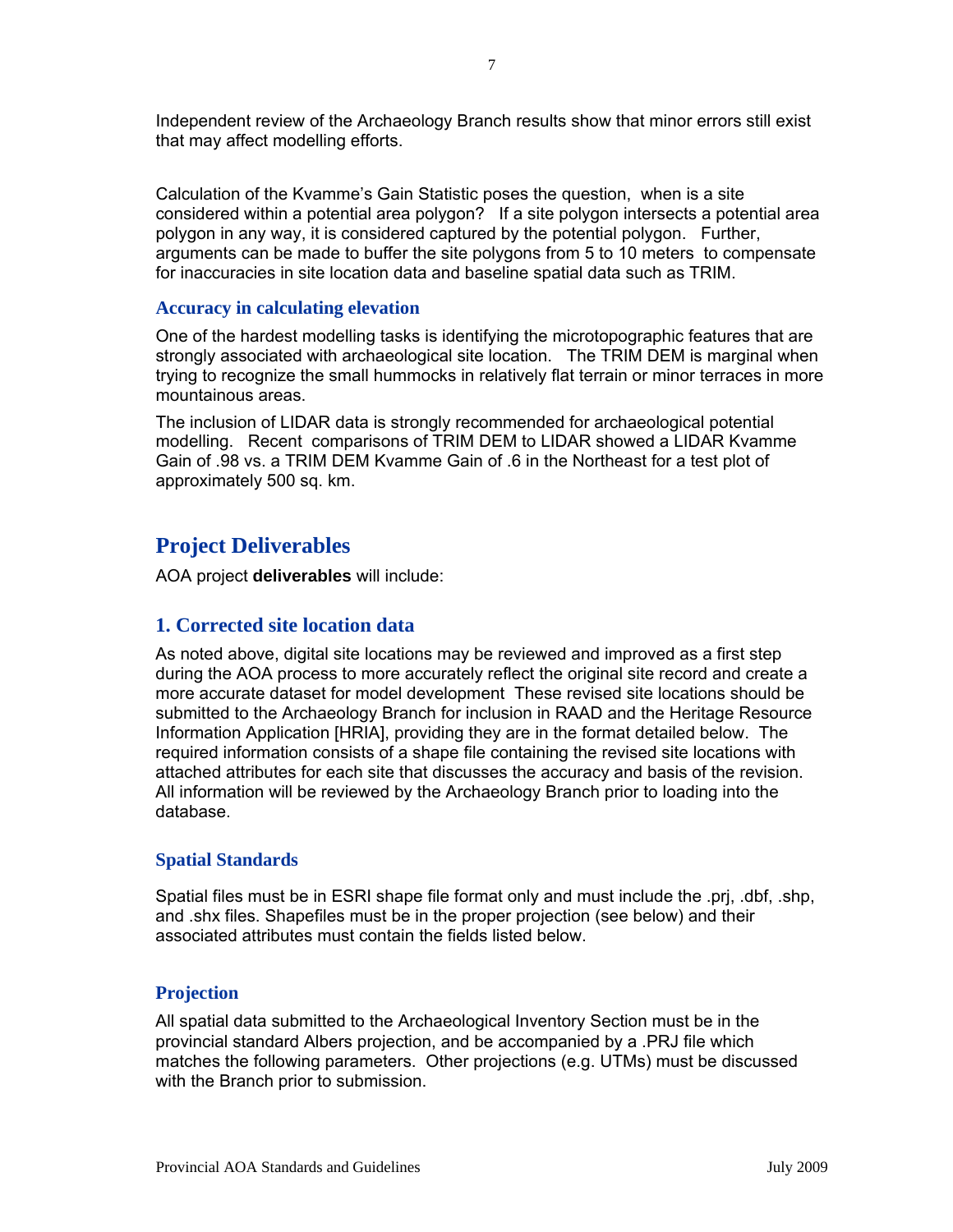### **BC Provincial Standard Albers Projection**

**Alias: Geographic Coordinate System: Abbreviation: Name:** GCS\_North\_American\_1983 **Remarks: Alias:Projection:** Albers **Abbreviation: Parameters**: **Remarks: False\_Easting:** 1000000.000000 **Angular Unit:** Degree (0.017453292519943295) **False\_Northing:** 0.000000 **Prime Meridian:** Greenwich (0.000000000000000000) **Central\_Meridian:** -126.000000 **Datum:** D\_North\_American\_1983 **Standard\_Parallel\_1:** 50.000000 **Spheroid:** GRS\_1980 **Standard\_Parallel\_2:** 58.500000 **Semimajor Axis:** 6378137.000000000000000000 **Latitude\_Of\_Origin**: 45.000000 **Semiminor Axis:** 6356752.314140356100000000 **Linear Unit**: Meter (1.000000) **Inverse Flattening:** 298.257222101000020000

### **Spatial features**

Site or study area boundaries can only be represented as polygons. **Spatial files with points or line features will not be accepted**. Trails must be represented as polygons with a default width of five metres rather than lines. The minimum size for a polygon is a circle with a diameter of 5 m, eg. a confirmed isolated find left *in situ*.

### **Log Format Attributes**

The attribute information contains fields describing the site location and extent, the accuracy and origin of the spatial information, the site type, when the site was recorded, who recorded the site, and general remarks. Fields within the shape file's attribute table must match those shown below in both name and data type. **Each polygon must have a unique identifier.** 

| <b>HRIA Name</b>        | Shape File Column | Data Type | ∟enqth | Precision | Scale |
|-------------------------|-------------------|-----------|--------|-----------|-------|
| <b>Spatial Accuracy</b> | <b>ACCURACY</b>   | String    |        |           |       |
| <b>Accuracy Remarks</b> | <b>REMARKS</b>    | String    | 254    |           |       |
| Source Notes            | <b>DESCRIPT</b>   | String    | 254    |           |       |

The Spatial Accuracy field refers to the accuracy of maps used to plot the site location. This field is a pick list with values of "1:10K", "1:20K", "1:50K", "GPS". "Site Map (Rough)", "Site Map (Detailed)", "Unknown".

Accuracy Remarks indicates the rationale used to plot the site (e.g. "Detailed site map used to plot site, with orthophoto layer for reference to fix exact location.")

Source Notes identifies the study or permit that captured the spatial information. (e.g. "Site boundaries updated as part of the City Y AOA conducted under permit 200X-XXX by Company Z.")

Questions regarding the format and submission of corrected site locations should be forwarded to the Archaeological Site Inventory Section.

## **2. Modelling Results**

Two spatial layers are required from GIS-aided studies:

- One layer combining the potential for site types excepting CMTs
- A second layer containing potential for only CMTs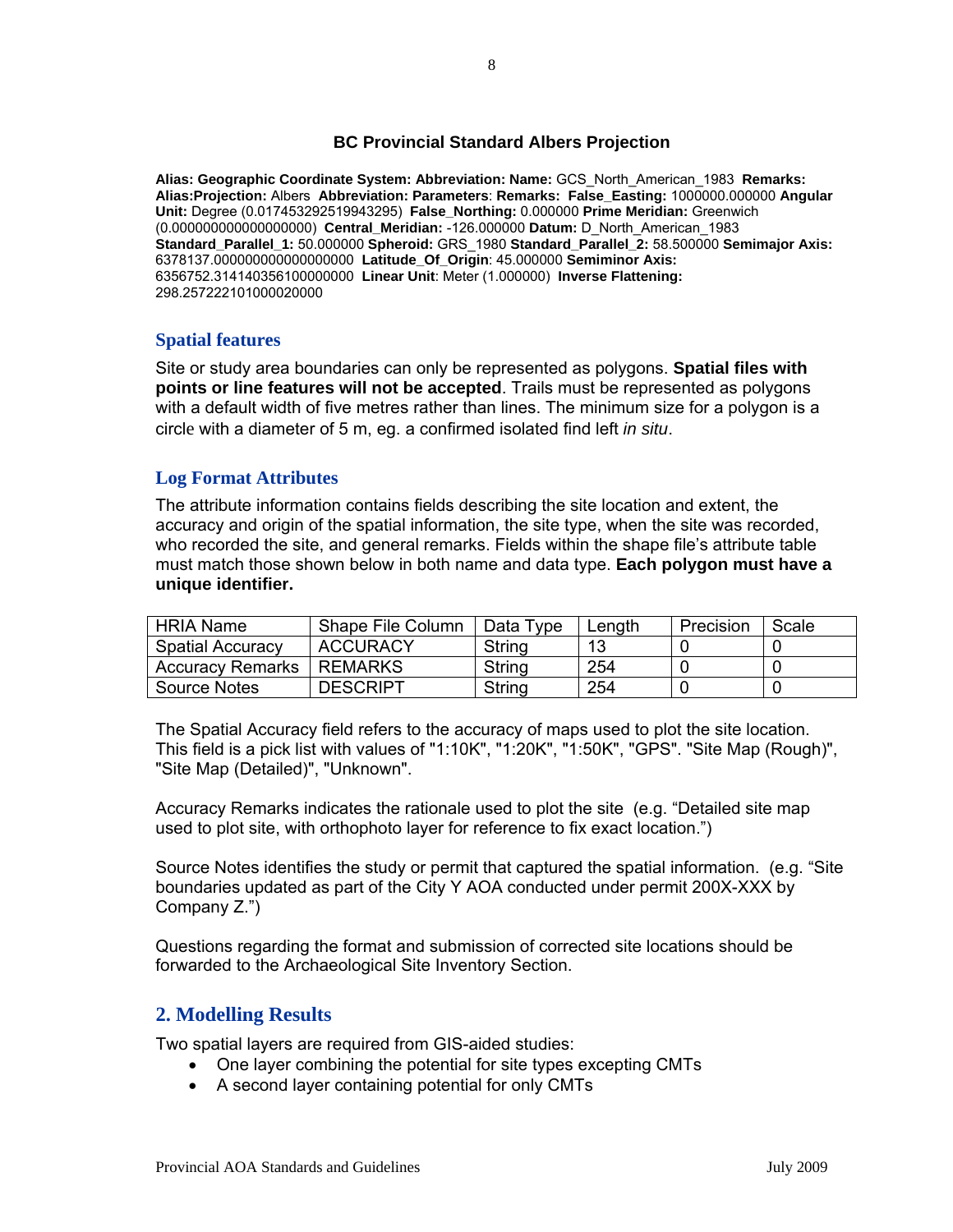### **Combined Potential Layer**

This layer will be used to identify where proponents are notified to hire a qualified professional archaeologist. The layer must contain both potential areas and known site locations falling partially or entirely outside of the potential areas. Known site locations must be masked sufficiently to avoid easy identification, as there is the option to place this information into the public domain (e.g. within an Official Community Plan).

A layer metadata statement containing the following must be included as a MS Word document:

- Study title, author, affiliation and date
- Permit number, if done under permit
- Description of both study areas and potential areas
- Modelling approach
- Types of sites modelled
- Kvamme gain
- Any other relevant information concerning the accuracy and effectiveness of the mapping.

### **CMT Site Type Layer**

The CMT potential layer will identify where CMT surveys will be recommended. AOAs completed for local governments may not have a CMT layer as there may be no evidence of original forest remaining within the study area.

A CMT layer metadata statement must be completed even if no actual layer exists, so that users will know that the layer does not exist rather than the layer is missing. The remainder of the CMT layer metadata statement must include:

- Study title, author, affiliation and date
- Permit number, if done under permit
- Description of both study areas and potential areas
- Modelling approach
- Kvamme gain
- Any other relevant information concerning the accuracy and effectiveness of the mapping.

Both TRIM (or finer-scale) maps and recorded archaeological site location datasets will be used. The recorded site locations will be extracted from the Heritage Resource Inventory Application (HRIA) database, available from the Archaeology Branch as polygon data in shape file format.

Digital mapping must be done based on 1:20,000 (or finer–scale) TRIM maps showing areas of archaeological potential for the complete study area, incorporating data sets in Arc-Info Export. The final map will show only the two layers **(all sites excluding CMTs and CMTs only)** discussed above. This is intended to minimize the ambiguity and confusion associated with the "moderate" potential layer of earlier AOA studies.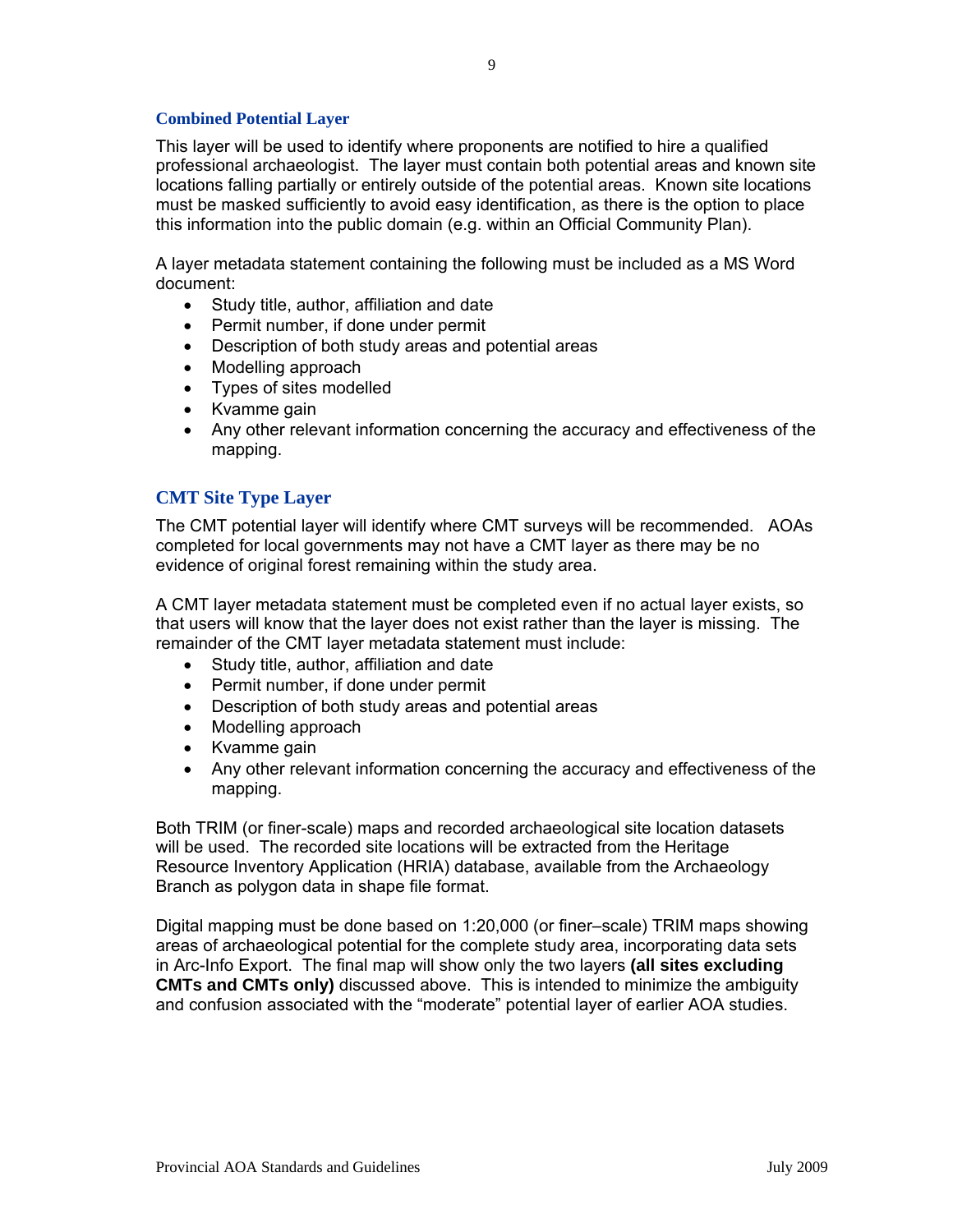# **Final Report Format (see Appendix A)**

A **written report** in PDF format, based on BC Archaeological Impact Assessment Guidelines, (*Archaeology Branch 1998*) and attached to these standards as Appendix A.

- The report will be hyperlinked to the AOA layer in RAAD.
- **A short, succinct report is preferable to a longer volume**.

A **copyright license** release must accompany the report, per bulletin 20, http://www.tsa.gov.bc.ca/archaeology/bulletins/20.html

## **Geographic Information System (GIS) AOA Potential File Delivery**

In order to streamline the process for updating the provincial AOA layer the following is required:

Potential Shapefiles will be delivered as follows:

- In a single shape file for regular potential and a separate file for CMT potential (if modeled). It is not acceptable to deliver the final shapefiles as individual map sheets they must be compiled into single composite shapefiles.
- Potential shapes files will be delivered in a folder named 'Final AOA Potential Shapefiles'. They will be the only files in this folder.
- Potential shapefiles must be named as follows:
	- o Standard AOA potential: 'Study Name'\_Potential.shp
	- o CMT Potential: 'Study Name' CMT Potential.shp (if modeled)
- If the model is developed with ArcGIS please run the Repair Geometry (Data Management) tool before delivering the shapefiles.

Potential shapefile attributes:

The potential shapefile(s) must have an attribute called POTENTIAL (text field of with a length of 4 characters). Values for the field are HIGH or LOW.

A study area shapefile will be delivered as follows:

- In a single shape file with a single polygon describing the area covered by the AOA study.
- The study area shape file will be delivered in a folder named 'Final AOA Study Area Shapefile'. It will be the only file in this folder.
- The study area shapefiles must be named as follows:
	- o 'Study Name'\_Study\_Area.shp

# **3. Ground-truthing Documentation (see Appendix B)**

To track and record field observations for use in future revisions of the AOA, these standards include an AOA field data collection form. Ideally, field observations resulting from implementation of the AOA would be recorded and submitted to a central repository.

In the case of FIA projects, the district office of the Ministry of Forest and Range can be approached to act as repository. For local government related AOAs, the Archaeology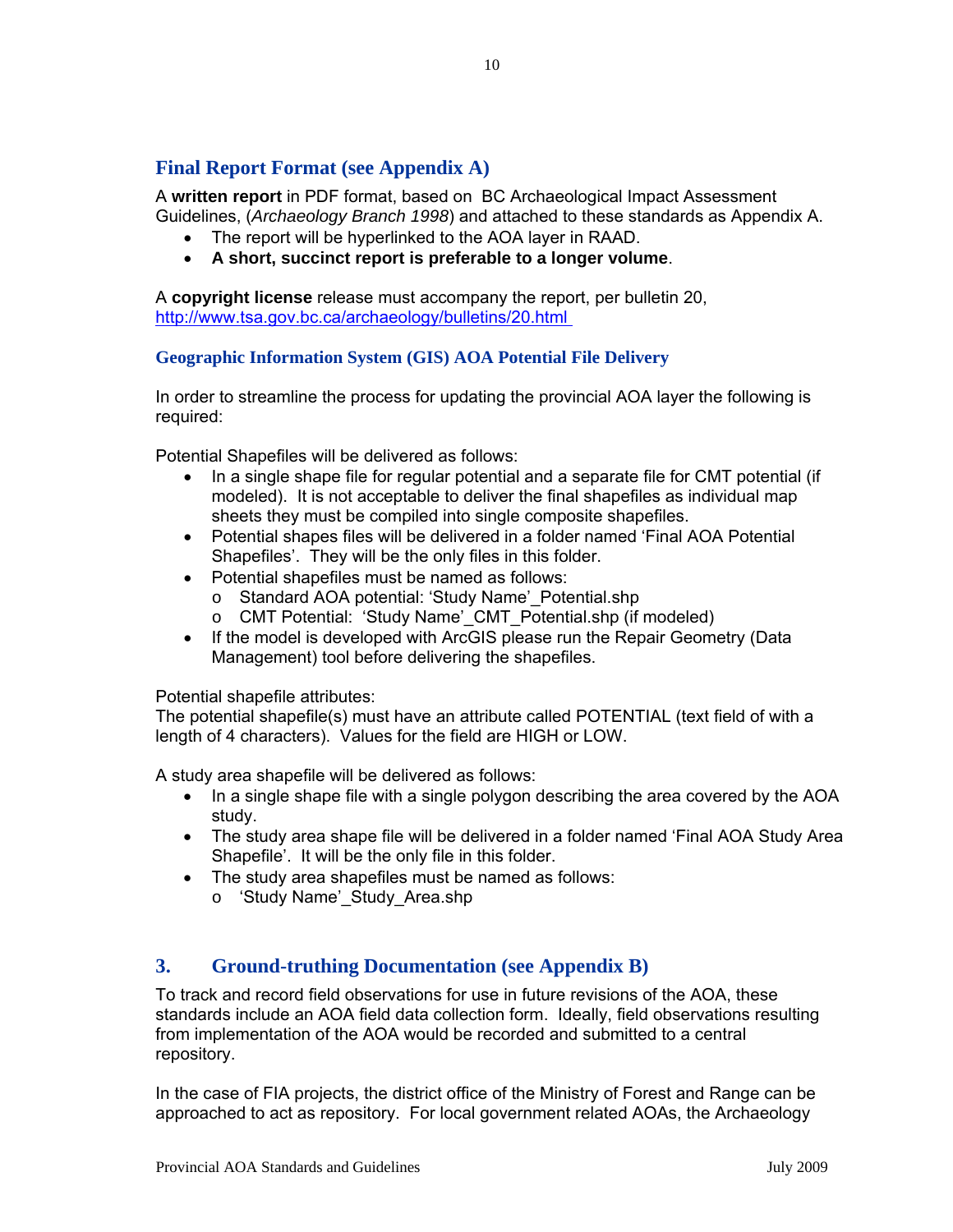Branch (Manager, Archaeological Site Inventory Section) may be contacted to determine if the branch is a suitable repository for these forms.

## **Implementation**

Copies of the AOA maps and report will be provided to the clients who sponsored the study and to the Archaeology Branch. The branch will incorporate the maps, metadata and report into the RAAD system.

## **References**

Archaeology Branch 1998 *British Columbia Archaeological Impact Assessment Guidelines.* http://www.tsa.gov.bc.ca/archaeology/pubs/impweb/impact.htm

Kvamme, K. L. 1988. "Development and Testing of Quantitative Models," in *Quantifying the Present and Predicting the Past: Theory, Method, and Application of Archaeological Predictive Modeling.* Edited by W. J. Judge and L. Sebastian, pp. 325- 428. Washington, D. C.: U.S. Government Printing Office.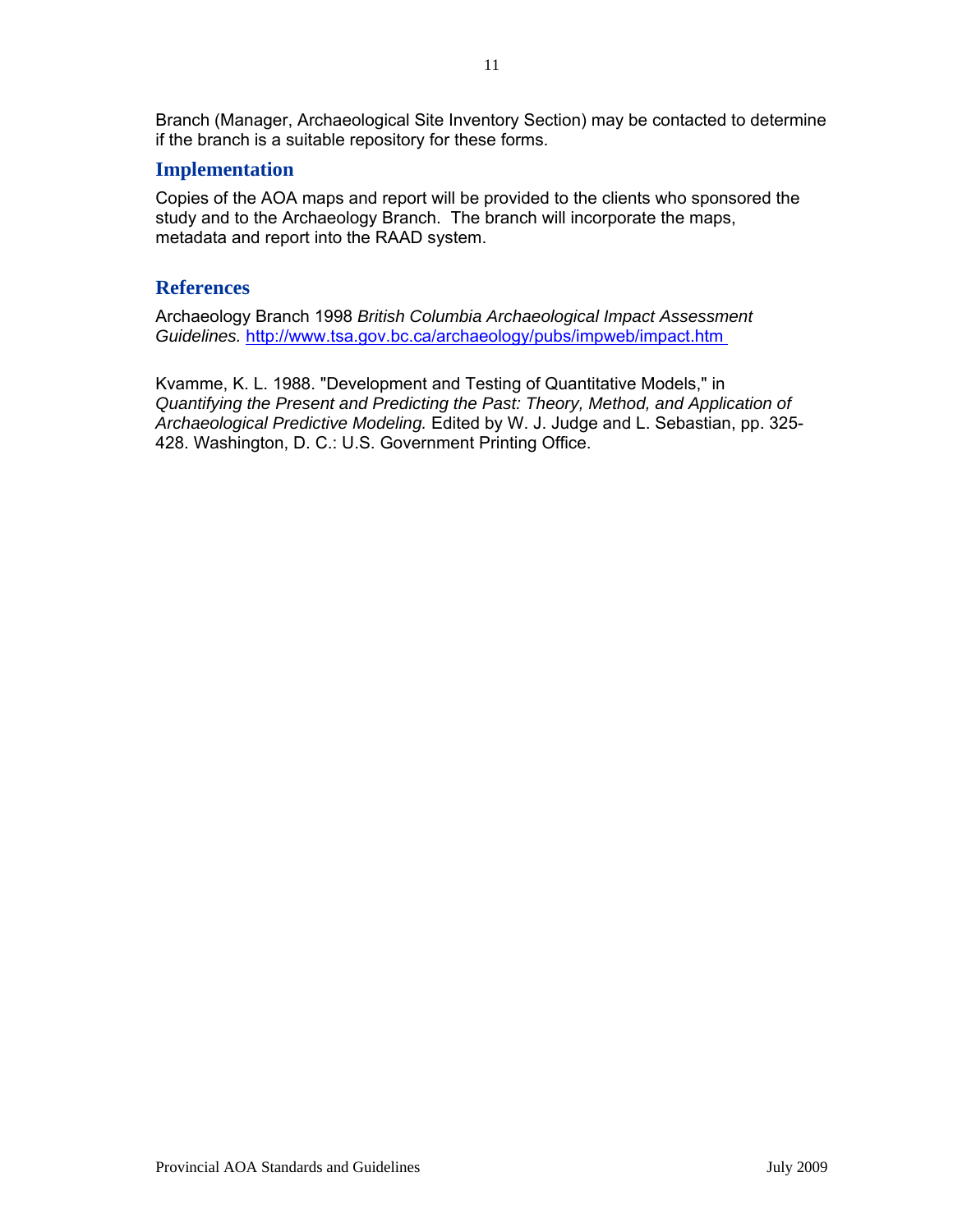# **Appendix A**

# **Guidelines for Archaeological Overview Report Content**

### **Title Page**

The title page should include:

- a. the official project name and location,
- b. the type of archaeological resource assessment,
- c. the number of the permit or ministerial order under which the research activities were authorized, if applicable,
- d. the name and address of the agency for which the report was prepared,
- e. the report date, and
- f. the author's signature and title.

#### **Credit Sheet**

The credit sheet should contain the names, addresses and professional affiliations of the principal contributors to the overview study including:

- a. the director or supervisor,
- b. researchers, and
- c. report author.

#### **Copyright Release**

Copyright ownership (©) must be identified on the title page of each report. Where a license is being granted to the Province of British Columbia, copyright owners must also add the Grant of License identified below to the title page, or second page if there is insufficient space on the title page, of each report; it must be completed and signed by all copyright owners in the case of multiple copyright ownership.

#### **Management Summary**

The management summary should contain a brief overview of the study, including a discussion of the modelling approach (professional judgement or GIS supported), site types analysed, measures of modelling effectiveness and efficiency, recommendations for improving modelling accuracy and study implementation.

#### **Table of Contents**

The table of contents should be arranged in accordance with the sequence of topical headings and their corresponding page numbers.

#### **List of Figures, Tables, Appendices**

All figures, tables and appendices should be referenced by title and page number, and listed according to the order in which they appear in the text of the report.

#### **Introduction**

The introduction should include:

- a. the name of the proponent and general nature of the proposed development,
- b. project planning objectives,
- c. the objectives and general scope of the archaeological overview,
- d. the agency and persons conducting the assessment, as well as the kinds of professional expertise involved,
- e. the dates and duration of the study, and
- f. the organizational format of the report.

#### Provincial AOA Standards and Guidelines **Figure 2009** 3 and Guidelines July 2009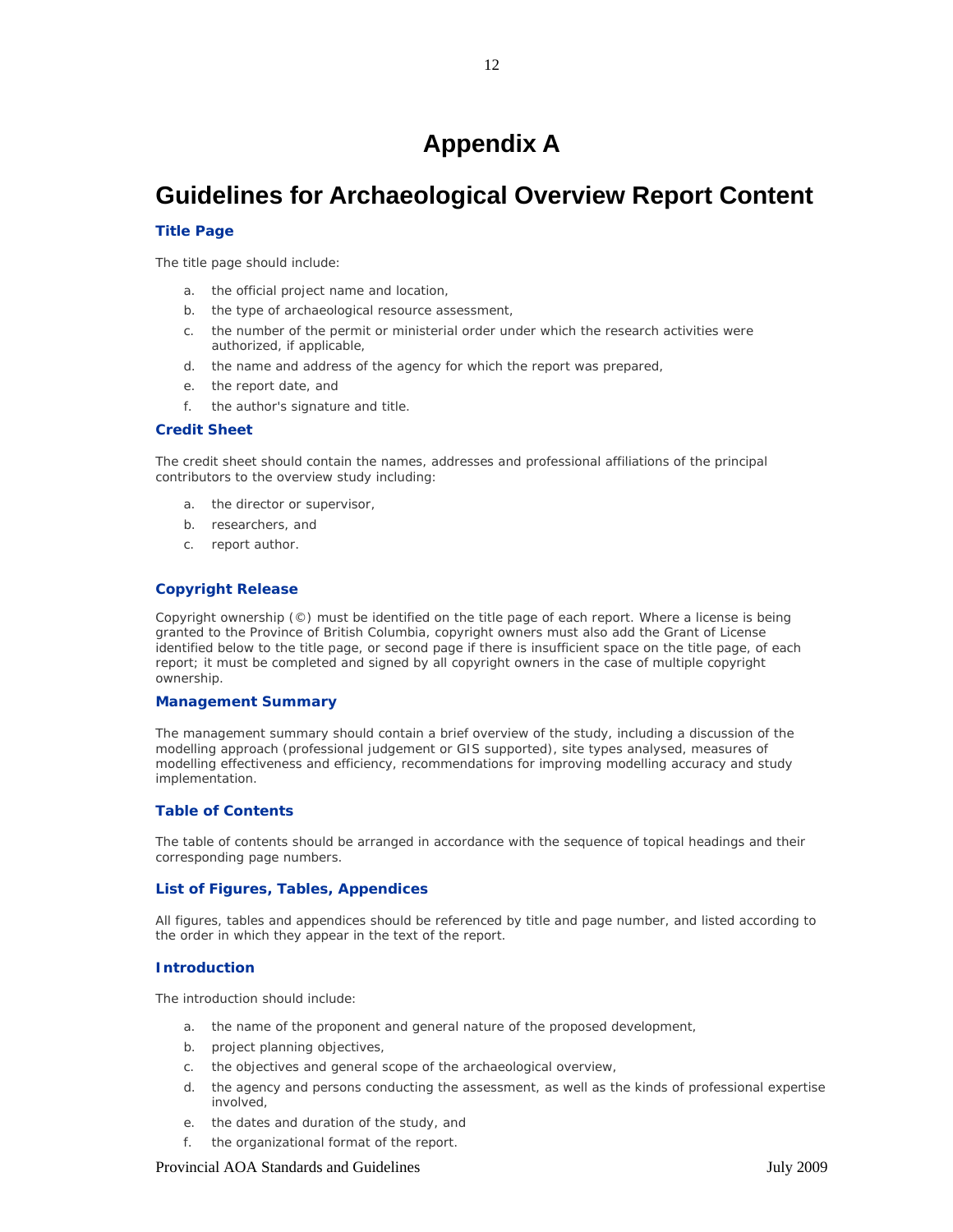#### **Study Area**

This section should contain a brief description of the study area. The discussion should emphasize biophysical characteristics, both past and present, that may have influenced the density, distribution, variety and potential significance of archaeological resources.

13

#### **Potential Activities within the Study Area**

This section should contain a brief summary of the types or activities expected within the study area and their potential impact on archaeological sites.

#### **Methodology**

The basic research plan and the precise methods and modelling approach used to implement the plan should be documented in this section.

#### **Documentary Research and Consultation Results**

This section should contain the results of documentary research, direct consultation, and if applicable, preliminary field reconnaissance. Information should be reported here only to the extent that it relates to the basic objectives of the overview.

Results of the background research should include:

- a. a description of past land uses,
- b. a summary of previous archaeological sites reported in the study area and a map showing their location
- c. a brief narrative description of all archaeological sites reported in the study area and a map showing their location.

Results of the preliminary field reconnaissance should include:

- d. discussion of survey strategy
- e. maps showing areas surveyed,
- f. maps showing the location of all sites observed and recorded,
- g. a brief narrative description and photo record of all recorded sites
- h. a description of observed cultural materials

#### **Modelling Results**

Included here is a discussion of data preparation, such as improving the accuracy of known site locations, determining the location of sites identified through background research and consultation, spatial data used, and construction of data proxies such as palaeoshorelines, where no data exists.

A discussion of methods of refining elevation and identifying microtopographical features and a summary of the effectiveness of your approach would benefit the archaeological modelling community.

Report on each major stage of modelling, including a summary of associated statistical analysis. Measures of modelling effectiveness and efficiency must be included in the final product.

#### **Evaluation and Discussion**

The assessment of archaeological resource potential in the study area, based on the major findings of background research, preliminary field reconnaissance and modelling results, should be presented here. The assessment should be made from a local and regional perspective, and based on both known and reported archaeological sites and on predicted sites areas. In this section, the consultant should:

- a. identify major information gaps in the archaeological resource base,
- b. identify major gaps in spatial data,
- c. state predictions about the kinds and number of archaeological sites to be expected,
- discuss and, insofar as possible, interpret the nature, distribution, and potential significance of archaeological resource values within the study area,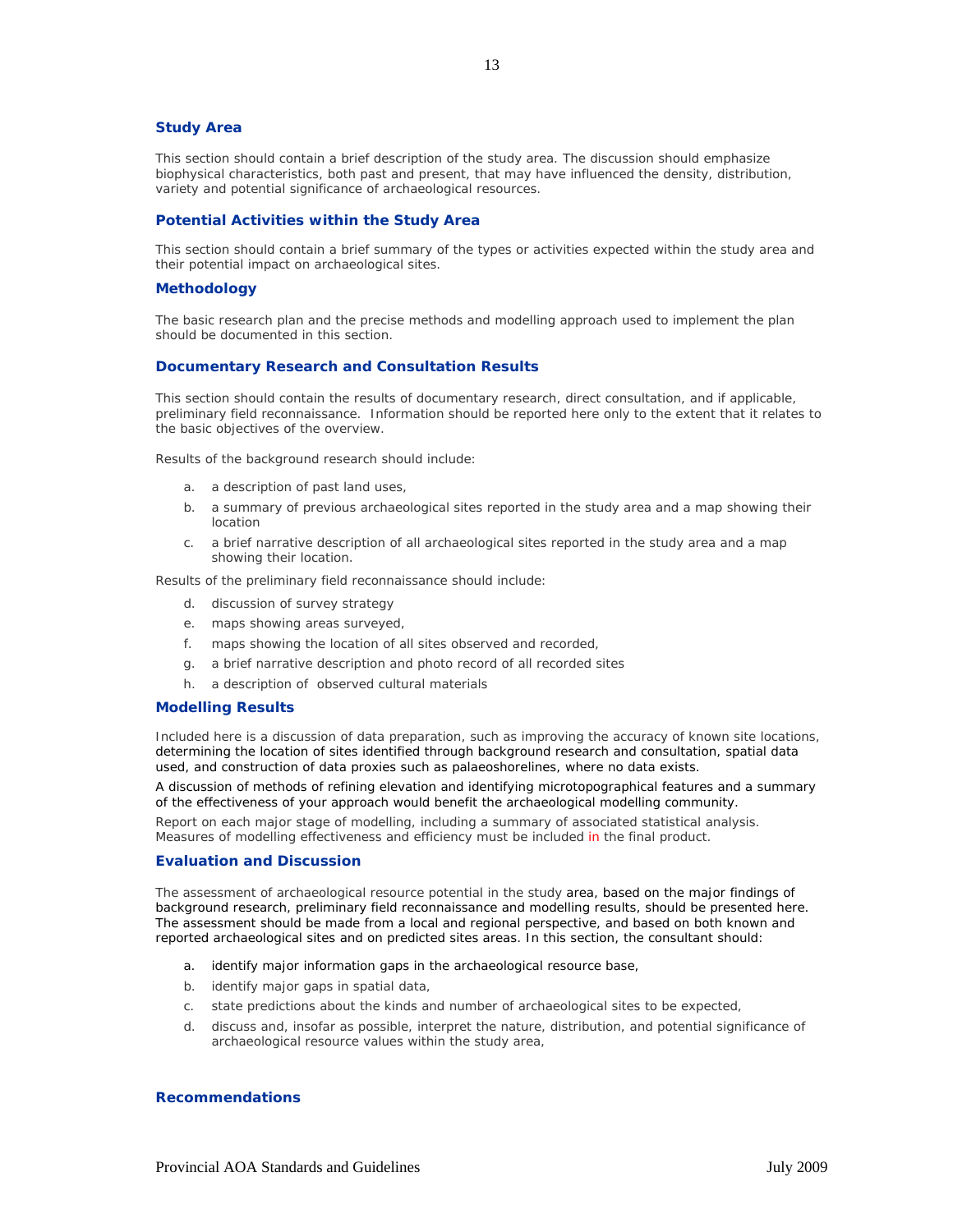The need for further archaeological studies that would improve modelling accuracy, as well as the scope of these studies, should be identified and discussed here. Recommendations for further assessment should include:

- a. maps showing precise areas requiring intensive field survey,
- b. justification for a "no survey required" recommendation in areas suggesting archaeological resource potential,
- c. a description of areas requiring special field consideration, and
- d. the site survey strategy and methods to be used.
- e. recommendations concerning the periodic revision of the AOA to improve accuracy and address issues.

Recommendations concerning implementation should be included in this section as well. Central to implementation is the requirement to use a standardized reporting form (Appendix B) for non-permitted preliminary field reconnaissance observations, and identification of a central repository for these forms.

### **References Cited**

A comprehensive list of all literary sources cited in the overview report such as publications, documents and records should be presented in this section. The reference list should also include names and dates of all personal communications.

### **Appendices**

A variety of items should be appended to the overview report, including:

- a. a copy of the proponent's or consultant's terms of reference for the overview studies,
- b. a bibliography of data sources consulted, but not necessarily cited in the report, which may be useful for future research,
- c. names and addresses of persons or organizations interviewed during the background research stage of the study,
- d. unrecorded sites reported in the literature or through informant interviews,
- e. a list of associated contract deliverables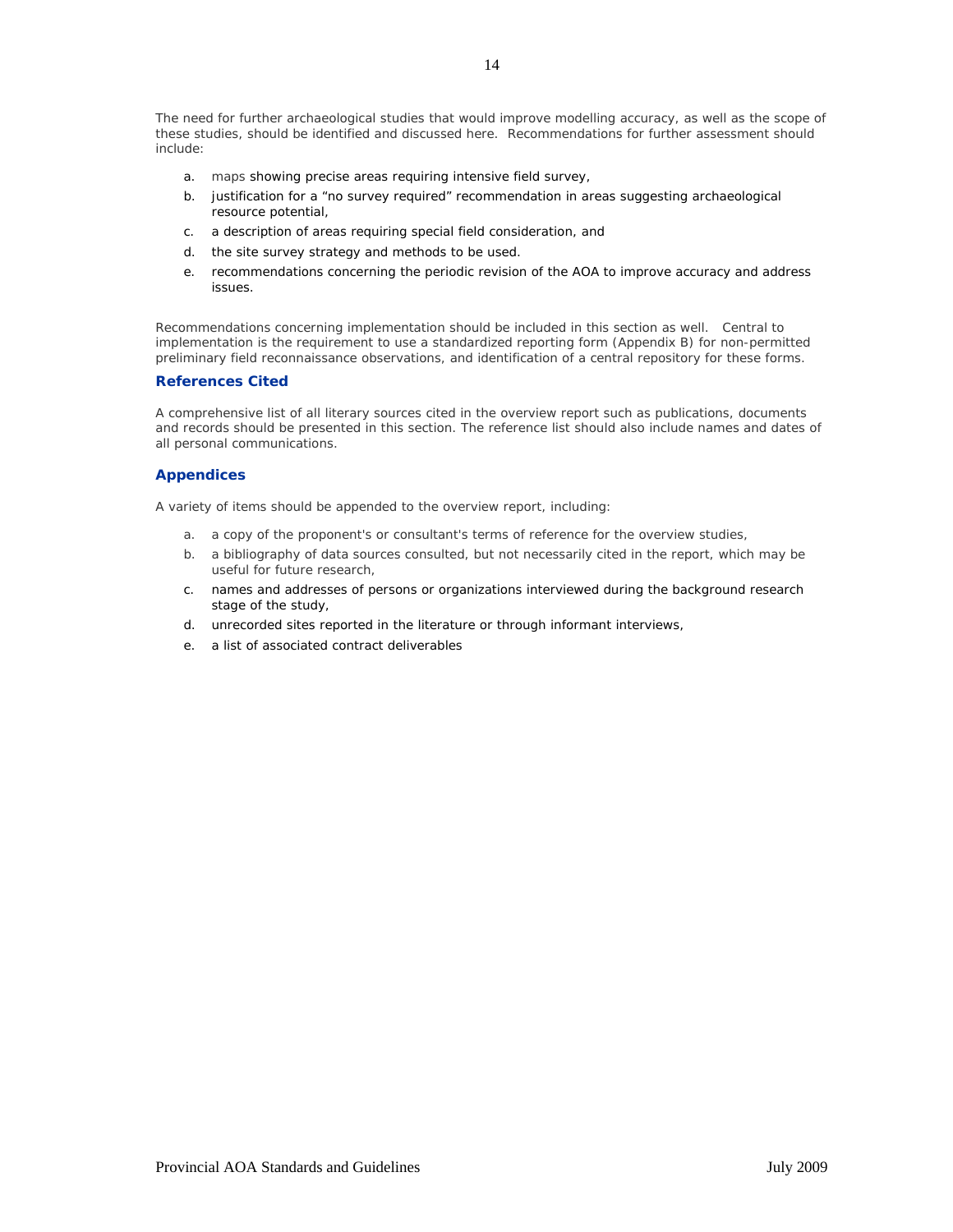

# **MINISTRY OF TOURISM, SPORT AND THE ARTS**

# **ARCHAEOLOGY BRANCH**

# **ARCHAEOLOGICAL OVERVIEW ASSESSMENT FIELD DATA COLLECTION FORM**

*This form is to be submitted by those using an Archaeological Overview Assessment predictive model for field reconnaissance studies that are conducted WITHOUT a Heritage Conservation Act permit. The purpose is to confirm archaeological potential estimates and to collect information on how well an AOA is working. This form specifically supports Archaeological Overview Assessments created since 2006 for Local Governments or Forest Licensees.* 

| <b>1.0 PROJECT INFORMATION</b>   |  |                                |
|----------------------------------|--|--------------------------------|
| <b>ARCHAEOLOGICAL ASSESSOR</b>   |  | <b>Project Name:</b>           |
| Name:                            |  | <b>Report Author:</b>          |
| Company:                         |  | <b>Report Submission Date:</b> |
| <b>Address:</b>                  |  | <b>Project Proponent:</b>      |
| Email:                           |  | <b>Contact Person:</b>         |
| <b>Phone:</b><br>Fax:            |  | <b>Phone: Fax:</b>             |
| <b>2.0 LOCATION INFORMATION:</b> |  |                                |

*General description of geographic location, topography, and vegetation cover.* 

*Attach a map from RAAD in PDF format showing the potential area from the AOA Layer with your study area clearly defined. Make sure the NTS 1:20,000 map and Borden Grid layers are turned on.* 

**3.0 ARCHAEOLOGICAL POTENTIAL ASSESSMENT**

| <b>AOA Study Name:</b>                                                                  |                  |              |
|-----------------------------------------------------------------------------------------|------------------|--------------|
| 「Original AOA Potential Rating of Study Area: POTENTIAL NOTED I_I POTENTIAL NOT NOTED I |                  | <b>MIXED</b> |
| Are there known archaeological sites within 500 m of the proposed development?          | YES <sup>I</sup> | NO L         |